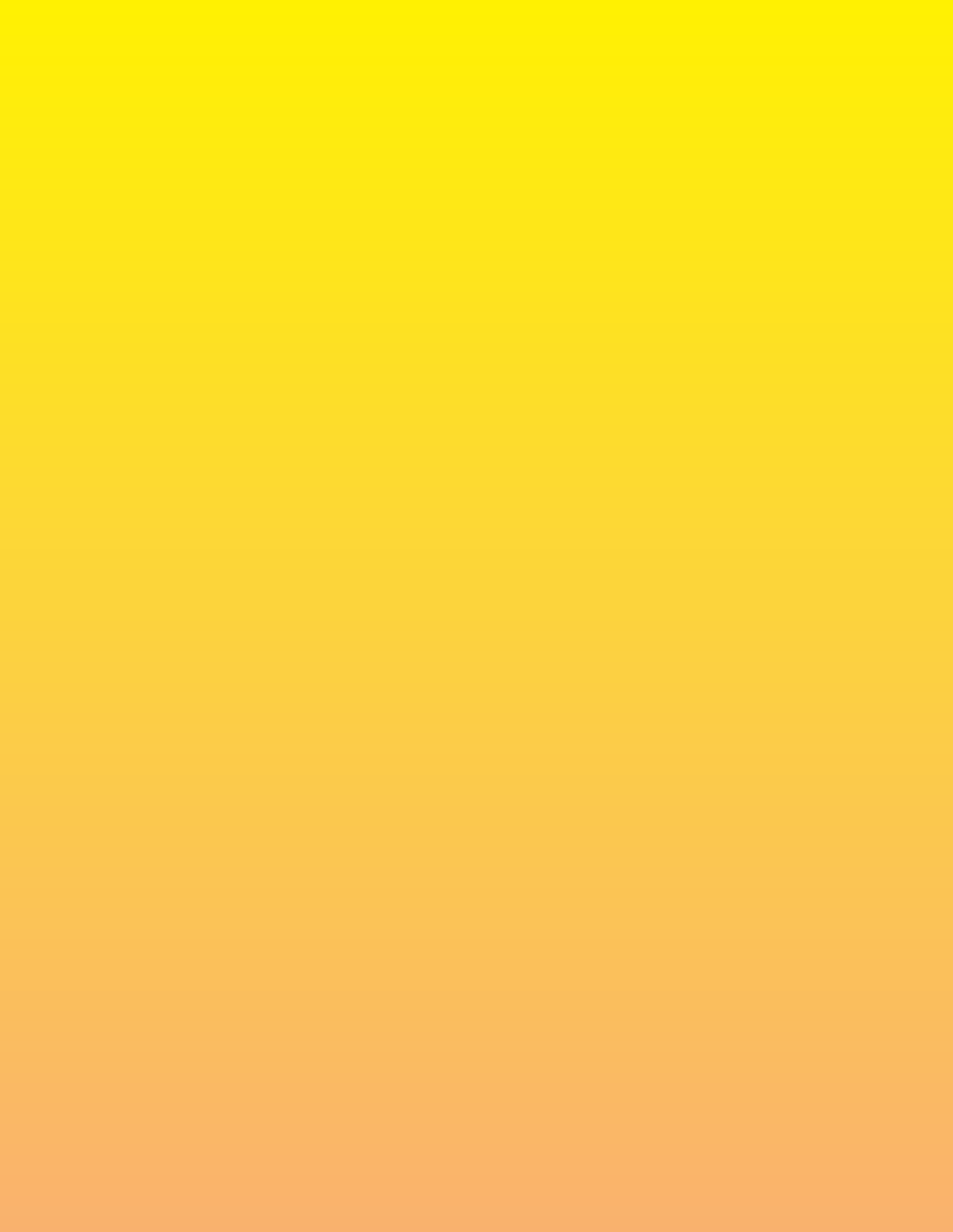*An ounce of prevention is worth a pound of cure.*

To Your Health! eniors have a lifetime of experience shopping, Food Safety for Seniors **Demach Suppreparing and eating food. And fortunately,** Americans enjoy one of the safest most healthful food supplies in the world. But a lot has changed over your lifetime— from the way food is produced and distributed, to the way it is prepared and eaten. **S**

> What is also changing is your ability to fight-off dangerous bacteria that may invade your body through the food you eat.

> The good news is that well-known saying — "An ounce of prevention is worth a pound of cure"— remains true. Preventing the growth of dangerous microorganisms in food is the key to reducing the millions of illnesses and thousands of deaths each year.

> You may already know a lot about how to prevent illness from mishandled food. Federal studies show that older adults do a better job of handling food safely than any other age group. Even so, when it comes to staying safe, you can never know too much.

This publication will help you learn more about what many of us call "food poisoning"—the experts call it foodborne illness.We'll look at:

- **2 How Times Have Changed**
- **2 Why Some People Face Special Risks**
- **3 Recognizing Foodborne Illness**
- **4 Food Safety at Home**
	- **• A Cooking Temperature Chart**
	- **Refrigerator Storage Chart**
- **12 Special Foods, Special Advice**
- **13 Eating Out, Bringing In**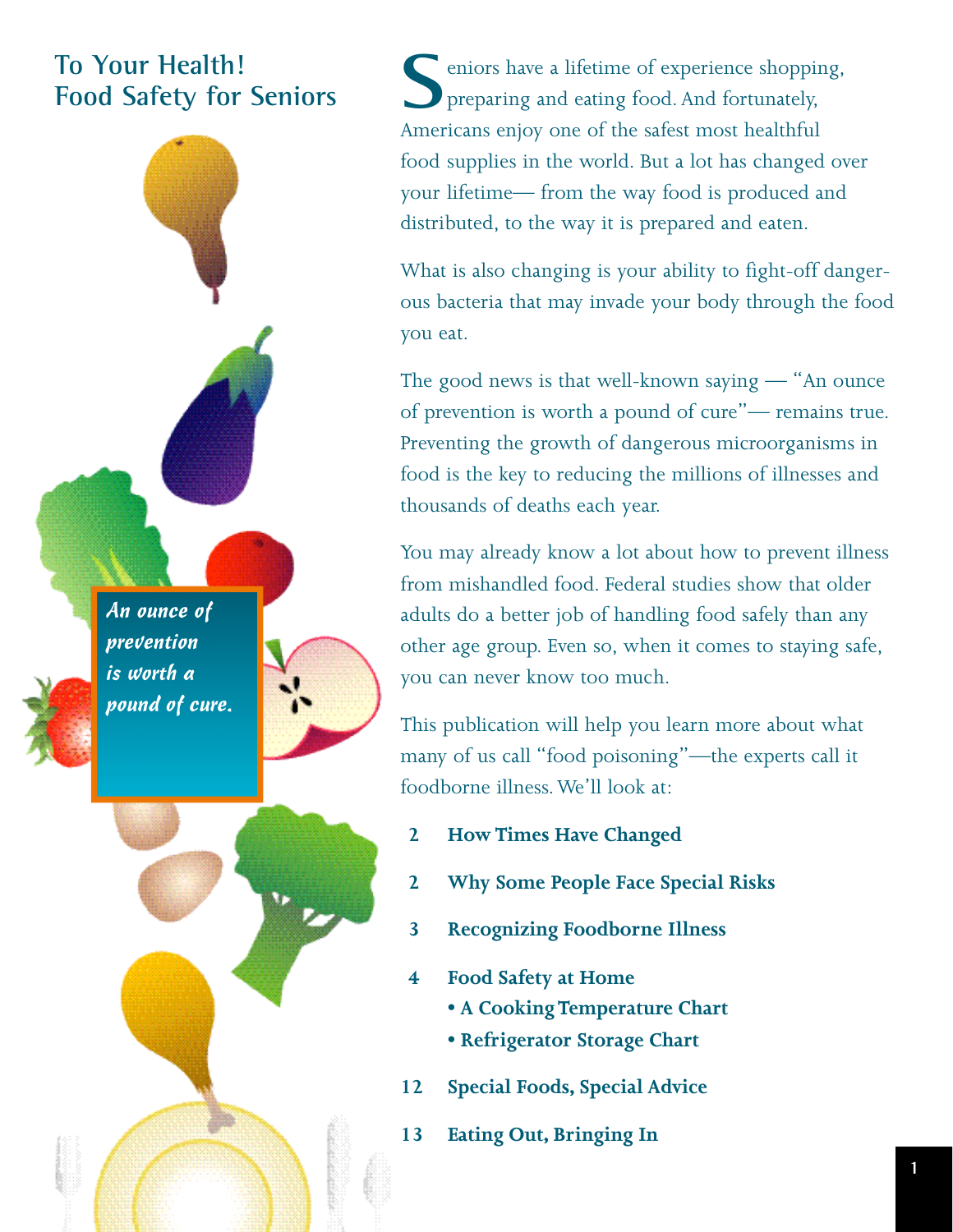*Today food in* 

*grocery store*

*comes from all over the world.*

*your local* 

**How Times** and **lot** has changed over your lifetime—including Have Changed: **the Way food is produced and distributed.** It used to be that food was produced close to where people lived. Many people shopped daily, and prepared and ate their food at home. Eating in restaurants was saved for special occasions.Today, food in your local grocery store comes from all over the world. And nearly 50 percent of the money we spend on food goes to buy food that others prepare, like "carry out" and restaurant meals. **A**

> Another thing that has changed is our awareness and knowledge of illnesses that can be caused by harmful bacteria in food:

• Through science, we have discovered new and dangerous bacteria and viruses that can be found in food bacteria we didn't even know about years ago.

• Science has also helped us identify illnesses that can be caused by bacteria and viruses in food—illnesses we didn't recognize before.Today, for instance, we realize that some illnesses, like some kinds of arthritis, can be traced to foodborne illness.

One of the other things that we know today is that some people—including people over 65—can be more susceptible to getting sick from bacteria in food.

But seniors who take care to handle food safely can help keep themselves healthy.

**Why Some People** Some people are more likely to get sick from harmful **Face Special Risks:** bacteria that can be found in food. And once they are sick, they face the risk of more serious health problems, even death.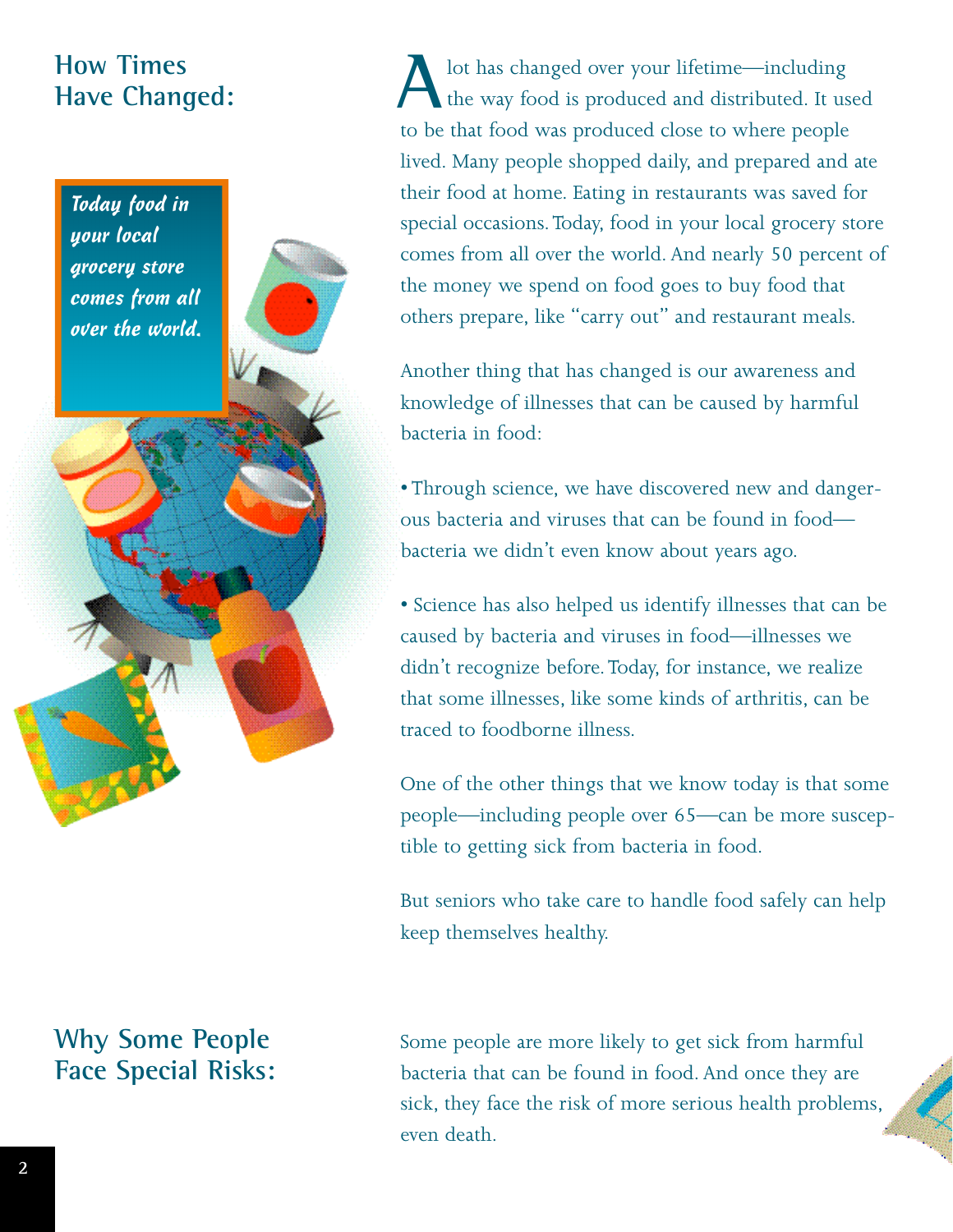A variety of people may face these special risks pregnant women and young children, people with chronic illnesses and weakened immune systems and older adults, including people over 65.

Why are older adults more susceptible to food borne illness?

Everyone's health is different, including his or her ability to fight off disease. But immune systems weaken as we age. In addition, stomach acid also decreases as we get older—and stomach acid plays an important role in reducing the number of bacteria in our intestinal tracts—and the risk of illness.

Plus underlying illnesses such as diabetes, some cancer treatments, and kidney disease may increase a person's risk of foodborne illness.

**Recognizing Foodborne**  $\begin{bmatrix} 1 \end{bmatrix}$  t can be difficult for people to recognize when **IIIness: Illness: harmful bacteria in food have made them sick. For** instance, it's hard to tell if food is unsafe, because you can't see, smell or taste the bacteria it may contain.

> Sometimes people think their foodborne illness was caused by their last meal. In fact, there is a wide range of time between eating food with harmful bacteria and the onset of illness. Usually foodborne bacteria take 1 to 3 days to cause illness. But you could become sick anytime from 20 minutes to 6 weeks after eating some foods with dangerous bacteria. It depends on a variety of factors, including the type of bacteria in the food.

Sometimes foodborne illness is confused with other types of illness. If you get foodborne illness, you might be sick to your stomach, vomit, or have diarrhea. Or, symptoms could be flu-like with a fever and headache,

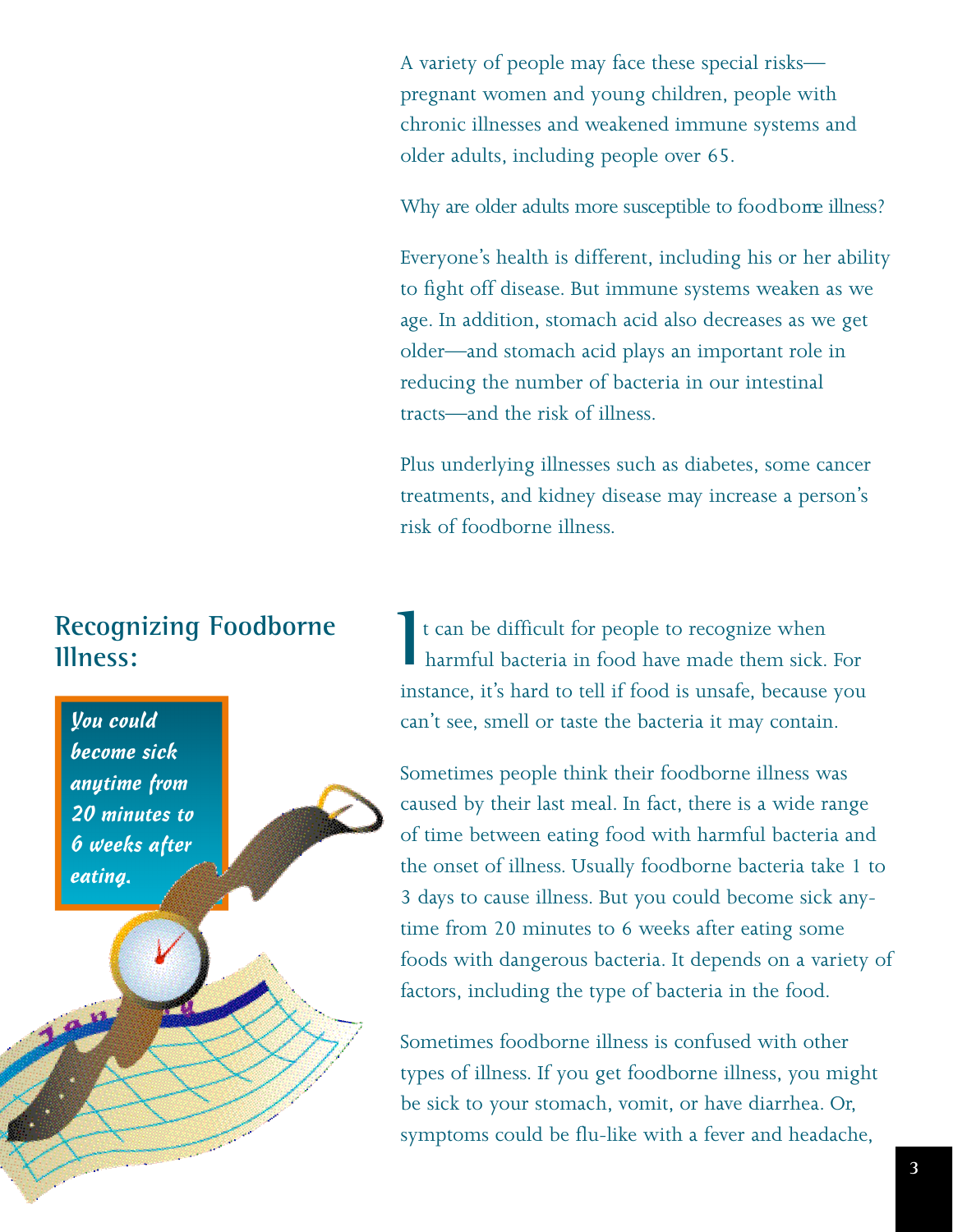and body aches.The best thing to do is check with your doctor. And if you become ill after eating out, also call your local health department so they can investigate.

Foodborne illness can be dangerous, but is often easy to prevent. By following the basic rules of food safety, you can help prevent foodborne illness for yourself and others.



# **Clean: Wash hands and surfaces often**

Bacteria can be present throughout the kitchen, including on cutting boards, utensils, sponges and counter tops. Here's how to Fight BAC!®

• Wash your hands with warm water and soap before and after handling food and after using the bathroom, changing diapers and handling pets.

• Wash your cutting boards, dishes, utensils and counter tops with hot water and soap after preparing each food item and before you go on to the next food. Periodically, kitchen sanitizers (including a solution of 1 tablespoon of unscented, liquid chlorine bleach to 1 gallon of water) can be used for added protection.

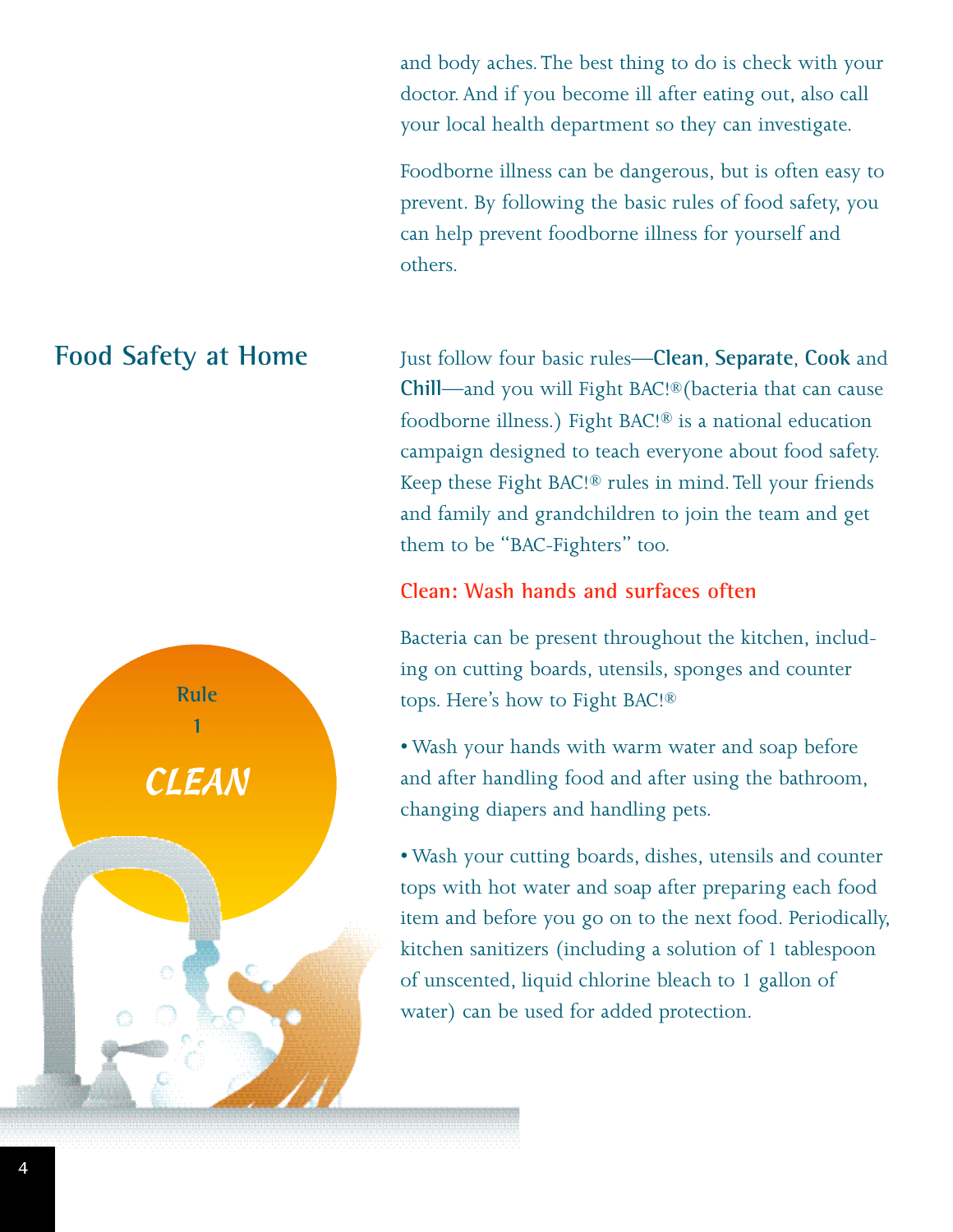

*and seafood from other foods.*

• Once cutting boards (including plastic, non-porous, acrylic and wooden boards) become excessively worn or develop hard-to-clean grooves, you should replace them.

• Consider using paper towels to clean up kitchen surfaces. If you use cloth towels, wash them often in the hot cycle of your washing machine.

• Also Important: Rinse raw produce in water. Don't use soap or other detergents. If necessary — and appropriate — use a small vegetable brush to remove surface dirt.

# **Separate: Don't cross-contaminate**

Cross-contamination is the scientific word for how bacteria can be spread from one food product to another. This is especially true when handling raw meat, poultry and seafood, so keep these foods and their juices away from foods that aren't going to be cooked. Here's how to Fight BAC!®

• Separate raw meat, poultry and seafood from other foods in your grocery-shopping cart and in your refrigerator.

• If possible, use a different cutting board for raw meat, poultry and seafood products.

• Always wash cutting boards, dishes and utensils with hot soapy water after they come in contact with raw meat, poultry, seafood, eggs and unwashed fresh produce.

• Place cooked food on a clean plate. If you put cooked food on the unwashed plate that held raw food (like meat, poultry or seafood), bacteria from the raw food could contaminate your cooked food.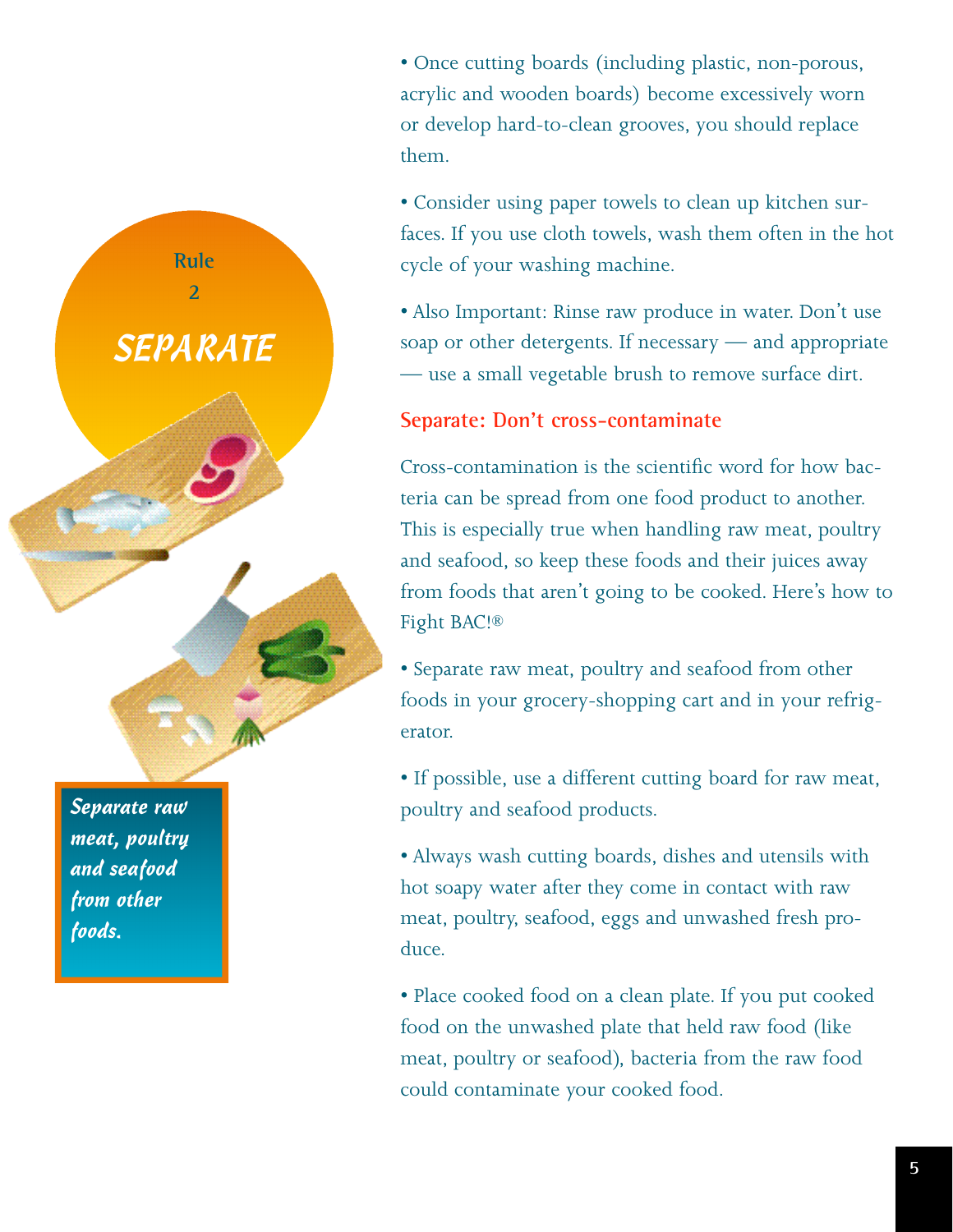

*Foods are properly cooked when they are heated for a long enough time and at a high enough temperature to kill the harmful bacteria* 

# **Cook: Cook to proper temperatures**

Food safety experts agree that foods are safely cooked when they are heated for a long enough time and at a high enough temperature to kill the harmful bacteria that cause foodborne illness.The best way to Fight BAC!® is to:

• Use a clean food thermometer, which measures the internal temperature of cooked foods, to make sure meat, poultry, casseroles and other foods are safely cooked all the way through.

• Cook beef, veal, and lamb roasts and steaks to at least 145°F. Cook all poultry to a safe minimum internal temperature of 165°F or to higher temperatures according to personal preference.

• Cook ground beef, where bacteria can spread during processing, to at least 160°F. Check the temperature with a food thermometer.

• Cook eggs until the yolk and white are firm. Don't use recipes in which eggs remain raw or only partially cooked.

• Fish should be opaque and flake easily with a fork.

• When cooking in a microwave oven, make sure there are no cold spots in food where bacteria can survive. To do this, cover food, stir and rotate the dish by hand once or twice during cooking. (Unless you have a turntable in the microwave.) Use a food thermometer to make sure foods have reached a safe internal temperature.

• If you are reheating food, leftovers should be heated to 165ºF. Bring sauces, soup and gravy to a boil.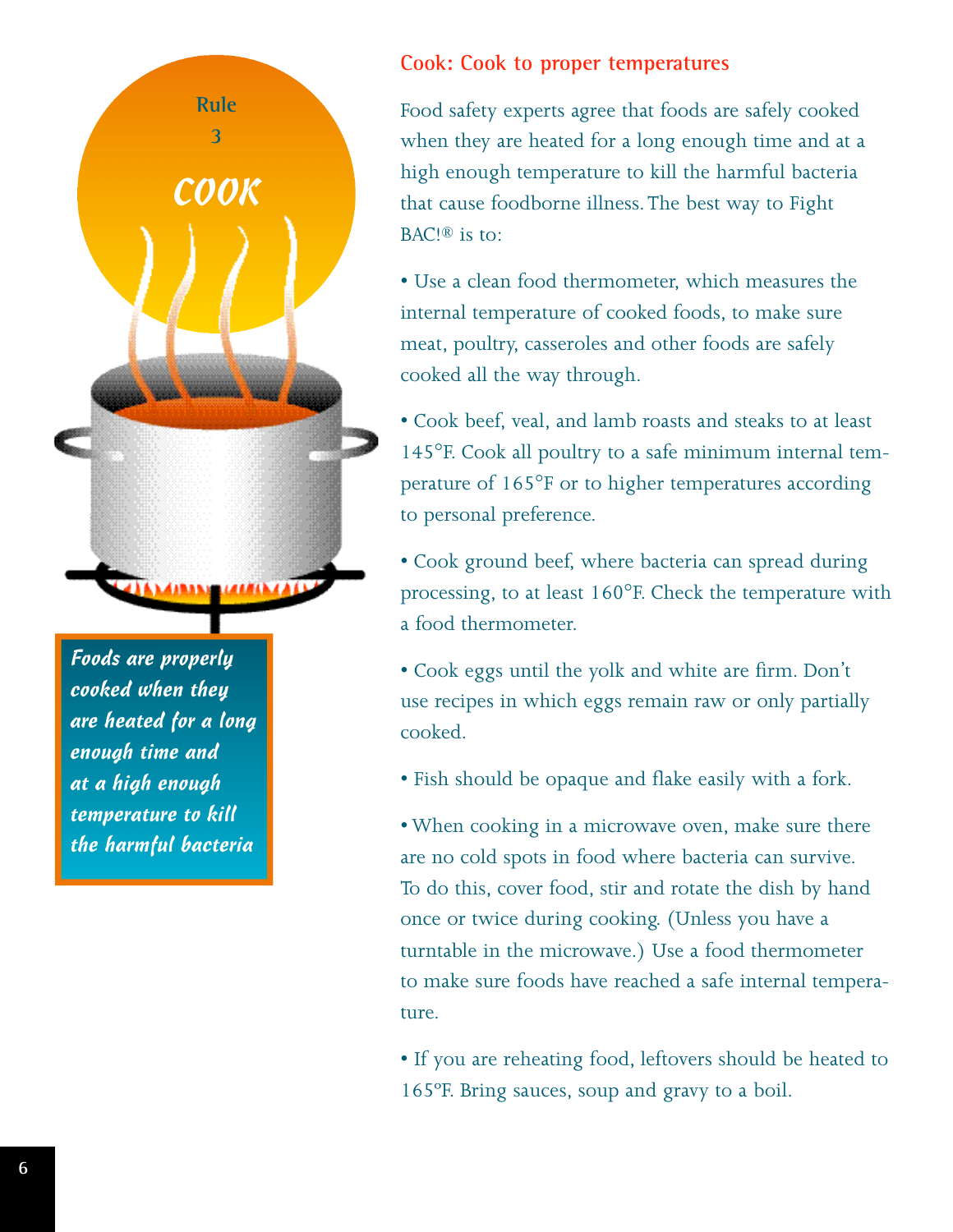**Apply the Heat!** Cooking food—especially raw meat, poultry, fish and eggs—to a safe minimum internal temperature kills harmful bacteria. Thoroughly cook food as follows\*:

| Raw Food                     | Internal Temperature  |  |
|------------------------------|-----------------------|--|
| <b>Ground Products</b>       |                       |  |
| Beef, veal,                  |                       |  |
| lamb, pork                   | $160^{\circ}$ F       |  |
| Chicken, turkey              | $165^{\circ}F$        |  |
| Beef, Veal, Lamb             |                       |  |
| Roasts & steaks              |                       |  |
| medium-rare                  | $145^{\circ}$ F       |  |
| medium                       | $160^{\circ}$ F       |  |
| well-done                    | 170°F                 |  |
| Pork                         |                       |  |
| Chops, roast, ribs           |                       |  |
| medium                       | $160^{\circ}$ F       |  |
| well-done                    | 170°F                 |  |
| Ham, fully cooked            | $140^{\circ}F$        |  |
| Ham, fresh                   | $160^{\circ}$ F       |  |
| Sausage, fresh               | $160^{\circ}F$        |  |
| Poultry (Turkey & Chicken)   |                       |  |
| Whole bird                   | at least 165°F        |  |
| <b>Breast</b>                | at least 165°F        |  |
| Legs & thighs                | at least 165°F        |  |
| Stuffing (cooked separately) | $165^{\circ}$ F       |  |
| Eggs                         |                       |  |
| Fried, poached               | yolk & white are firm |  |
| Casseroles                   | $160^{\circ}$ F       |  |
| Sauces, custards             | 160°F                 |  |
| Fish                         | flakes with a fork    |  |
|                              |                       |  |

*Use a food thermometer to make sure foods have reached a safe internal temperature.*

\*This chart provides guidance for cooking foods at home.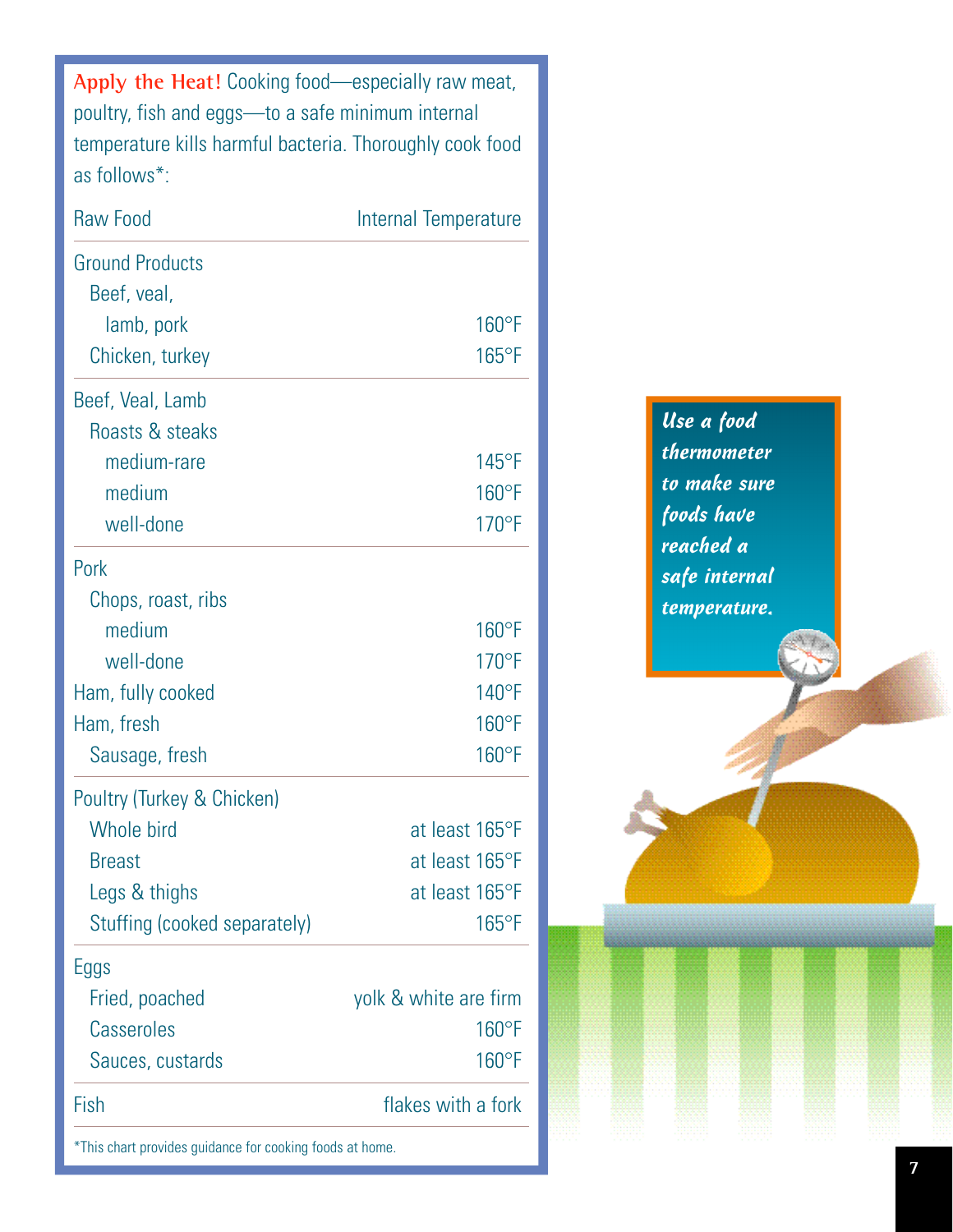# **Thermometer Tips**



Use a food thermometer to make sure foods have been properly cooked to a safe internal temperature. Plus you won't over cook your food.

There are several types of thermometers available:

**• Dial oven-safe:** This type of thermometer is inserted into the food at the beginning of the cooking time and remains in the food throughout cooking.

By checking the thermometer as the food cooks, you will know exactly when thick cuts of meat, such as roasts or turkeys, are cooked to the safe temperature. This type of thermometer is not appropriate for use with food that is thin, like boneless chicken breast.

**• Dial instant-read:** This thermometer is not designed to stay in the food during cooking.

When you think the food is cooked to the safe temperature, you check it with the instant-read thermometer. To do this, insert the instantread thermometer into the thickest part of the food. Insert to the point marked on the probe—usually to a depth of 2 inches. About 15 to 20 seconds are required for the temperature to be accurately displayed.

This type of thermometer can be used with thin food, such as chicken breasts or hamburger patty—simply insert the probe sideways, making sure that the tip of the probe reaches the center of the meat.

**• Digital instant-read:** This type of thermometer does not stay in the food during cooking—you check the temperature when you think the food is cooked.

The advantage of this type of thermometer is that the heat-sensing device is in the tip of the probe. Place the tip of the probe in the center of the thickest part of the food—at least 1/2 inch deep. About 10 seconds are required for the temperature to be accurately displayed.

This type of thermometer is good to use for checking the temperature of a thin food like a hamburger patty. Just insert the probe from the top or sideways to a depth of 1/2 inch.

(FYI: Pop-up timers are reliable within 1 to 2 degrees, but it's best to check with a food thermometer.)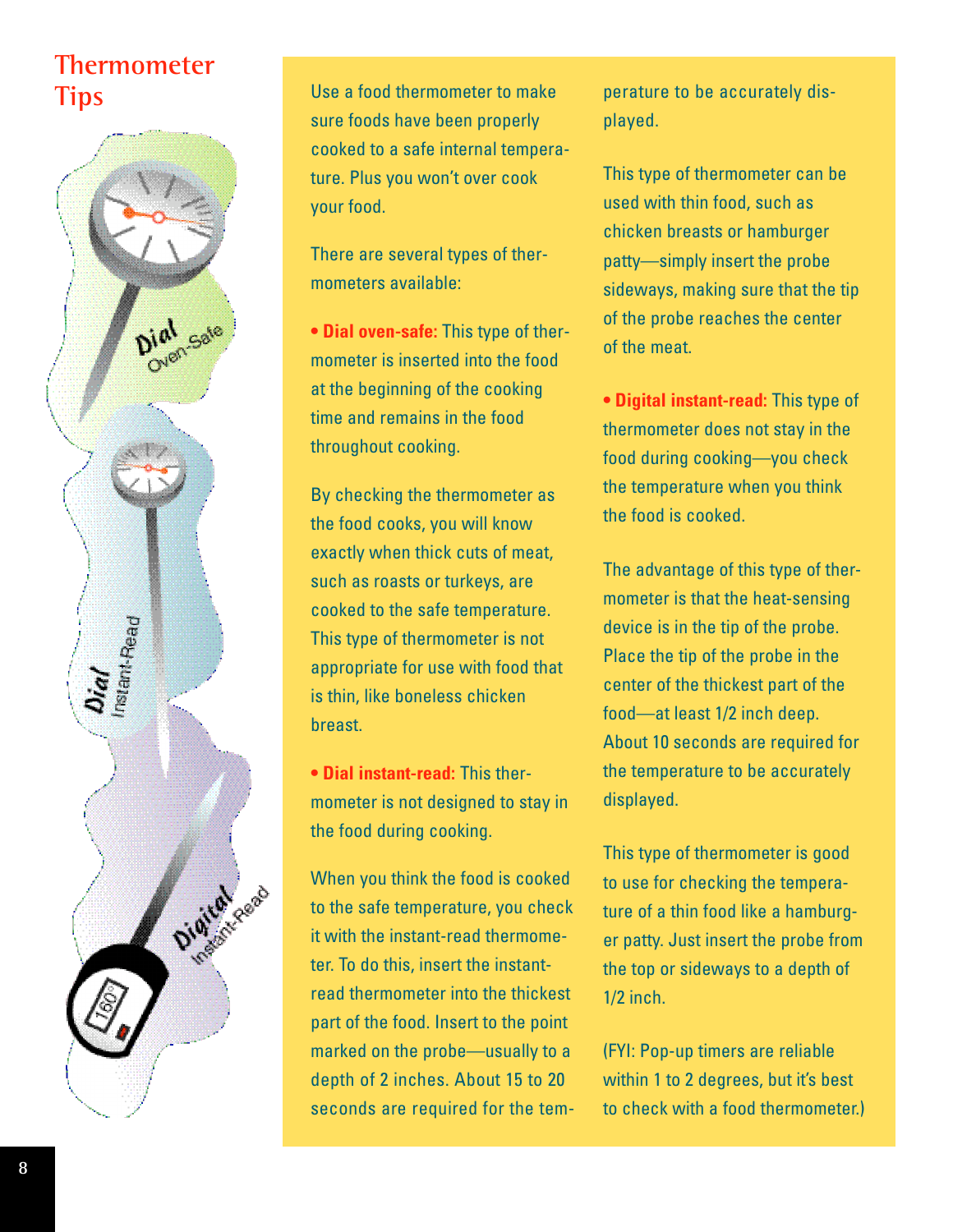*Refrigerate foods quickly because cold temperatures keep most harmful bacteria from growing.*



# **Chill: Did You Know?**

At room temperature, bacteria in food can double every 20 minutes.The more bacteria there are, the greater the chance you could become sick.

So, refrigerate foods quickly because cold temperatures keep most harmful bacteria from multiplying. A lot of people think it will harm their refrigerator to put hot food inside—it's not true. It won't harm your refrigerator and it will keep your food—and you—safe.

Set your home refrigerator to 40°F or below and the freezer unit to 0°F or below. Check the temperature occasionally with an appliance thermometer.

Then, Fight BAC!® by following these steps:

• Refrigerate or freeze perishables, prepared food and leftovers within 2 hours.

• Divide large amounts of leftovers into shallow containers for quick cooling in the refrigerator.

# • **Safe Thawing:**

Never thaw foods at room temperature. You can safely thaw food in the refrigerator. Four to five pounds takes 24 hours to thaw.

You can also thaw food outside the refrigerator by immersing in cold water. Change the water every half hour to keep the water cold. Cook immediately after thawing.

You can thaw food in the microwave, but if you do, be sure to continue cooking right away.

- Marinate foods in the refrigerator.
- Don't pack the refrigerator too full. Cold air must circulate to keep food safe.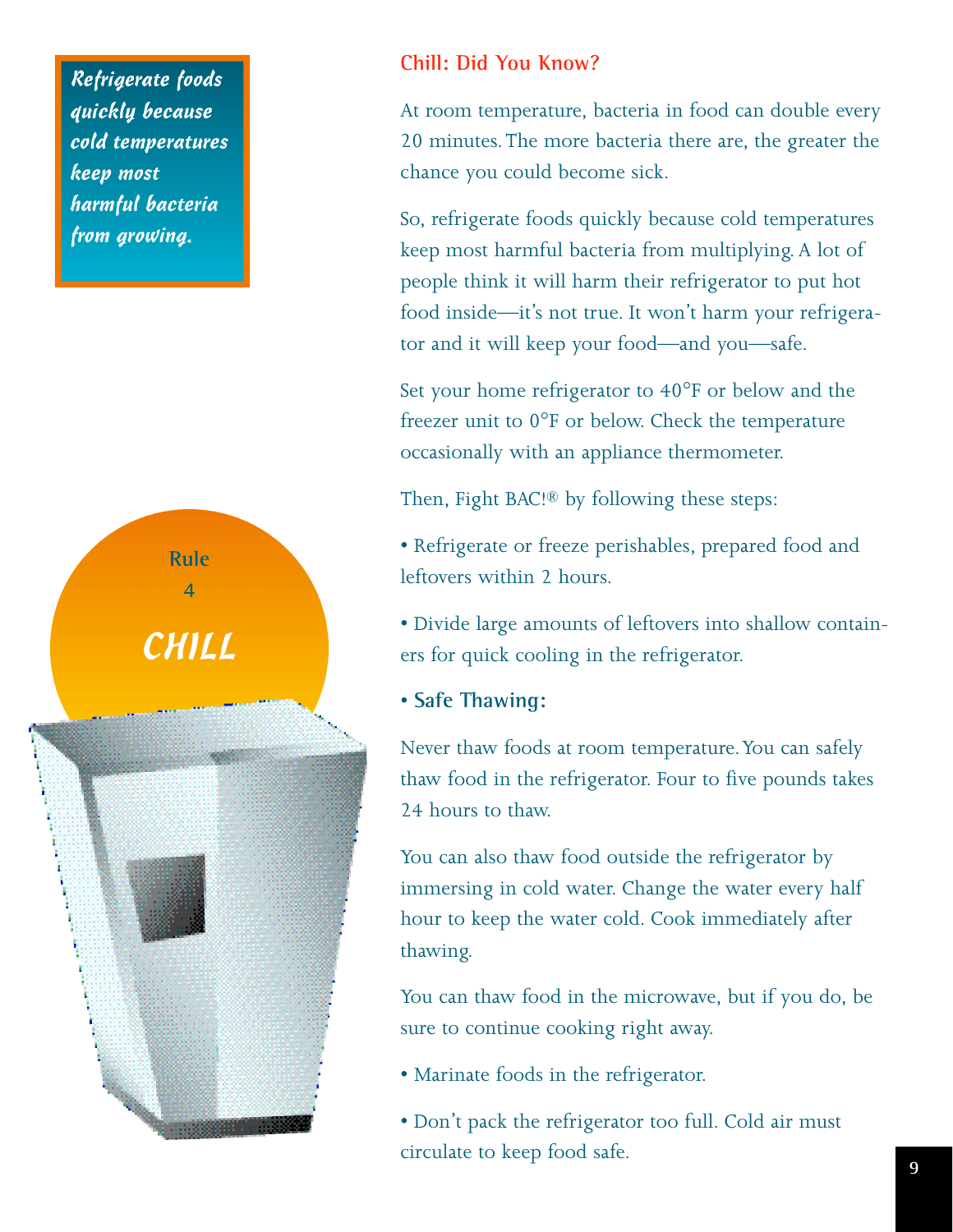# **Refrigerator and Freezer Storage Chart**

|                                      | <b>Refrigerator (40°F)</b> | Freezer (0°F)              |
|--------------------------------------|----------------------------|----------------------------|
| <b>Eggs</b>                          |                            |                            |
| Fresh, in shell                      | 4-5 weeks                  | Don't freeze               |
| <b>Hardcooked</b>                    | 1 week                     | Doesn't freeze well        |
| Egg substitutes, opened              | 3 days                     | Don't freeze               |
| Unopened                             | 10 days                    | 1 year                     |
| <b>Dairy Products</b>                |                            |                            |
| Milk                                 | 1 week                     | 3 months                   |
| Cottage cheese                       | 1 week                     | Doesn't freeze well        |
| Yogurt                               | 1-2 weeks                  | 1-2 months                 |
| Commercial mayonnaise                | 2 months                   | Don't freeze               |
| (refrigerate after opening)          |                            |                            |
| <b>Vegetables</b>                    | <b>Raw</b>                 | <b>Blanched/cooked</b>     |
| Beans, green or waxed                | 3-4 days                   | 8 months                   |
| Carrots                              | 2 weeks                    | 10-12 months               |
| Celery                               | 1-2 weeks                  | 10-12 months               |
| Lettuce, leaf                        | 3-7 days                   | Don't freeze               |
| Lettuce, iceberg                     | 1-2 weeks                  | Don't freeze               |
| Spinach                              | 1-2 days                   | 10-12 months               |
| Squash, summer                       | 4-5 days                   | 10-12 months               |
| Squash, winter                       | 2 weeks                    | 10-12 months               |
| <b>Tomatoes</b>                      | 2-3 days                   | 2 months                   |
| <b>Deli Foods</b>                    |                            |                            |
| Entrees, cold or hot                 | 3-4 days                   | 2-3 months                 |
| Store-prepared or homemade) salads   | 3-5 days                   | Don't freeze               |
| <b>Hot dogs &amp; Luncheon Meats</b> |                            |                            |
| Hotdogs, opened package              | 1 week                     |                            |
| Unopened package                     | 2 weeks                    | 1-2 months in freezer wrap |
| Luncheon meats, opened               | 3-5 days                   | 1-2 months                 |
| Unopened                             | 2 weeks                    | 1-2 months                 |
| <b>TV Dinners/Frozen Casseroles</b>  |                            |                            |
| Keep frozen until ready to serve     |                            | 3-4 months                 |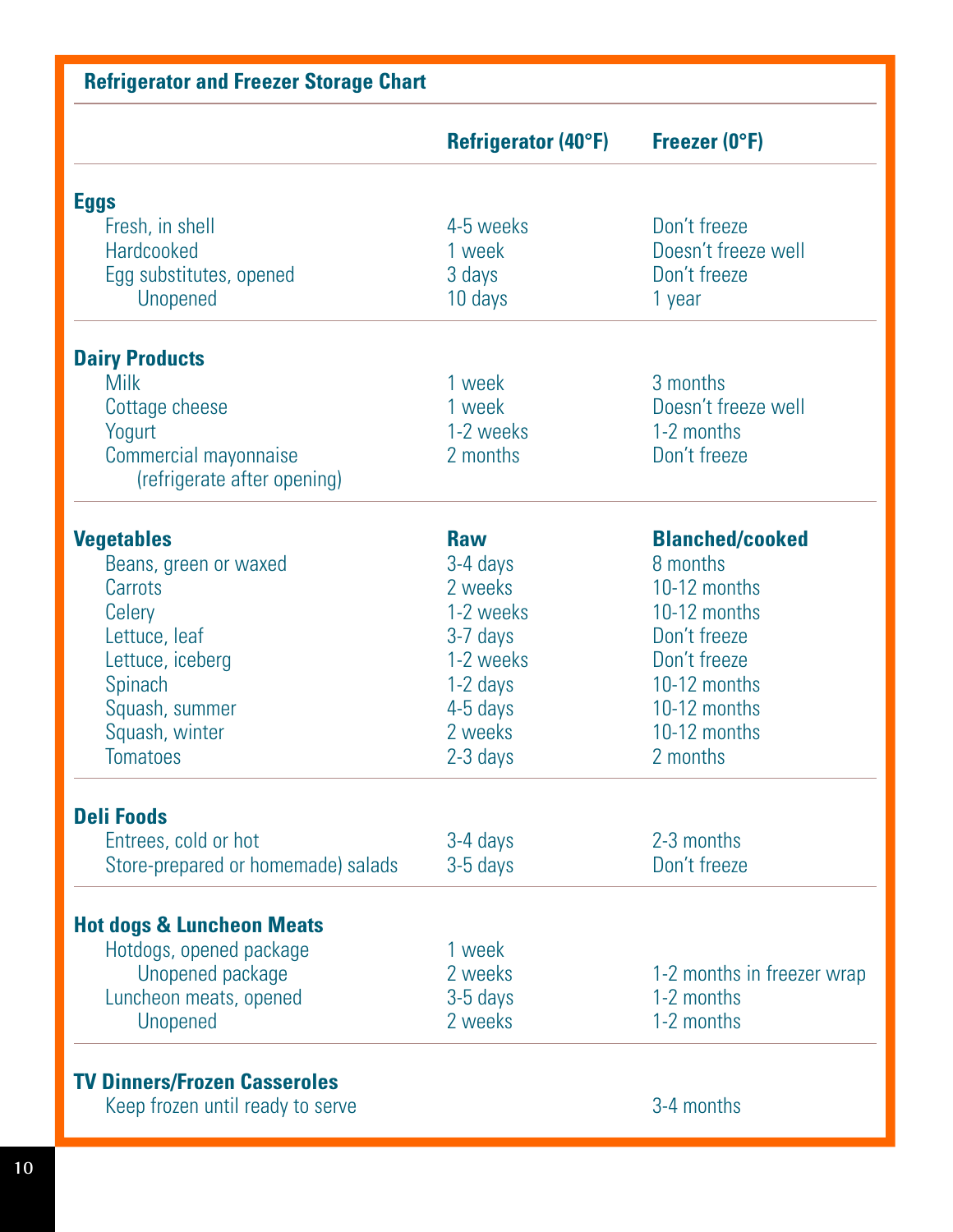| <b>Refrigerator and Freezer Storage Chart (Continued)</b> |                            |               |  |
|-----------------------------------------------------------|----------------------------|---------------|--|
|                                                           | <b>Refrigerator (40°F)</b> | Freezer (0°F) |  |
| <b>Fresh Meat</b>                                         |                            |               |  |
| Beef-steaks, roasts                                       | 3-5 days                   | 6-12 months   |  |
| Pork-chops, roasts                                        | 3-5 days                   | 4-6 months    |  |
| Lamb-chops, roasts                                        | 3-5 days                   | 6-9 months    |  |
| Veal-roast                                                | 3-5 days                   | 4-6 months    |  |
| <b>Fresh Poultry</b>                                      |                            |               |  |
| Chicken or turkey, whole                                  | 1-2 days                   | 1 year        |  |
| Chicken or turkey pieces                                  | 1-2 days                   | 9 months      |  |
| <b>Fresh Fish</b>                                         |                            |               |  |
| Lean fish (cod, flounder, etc.)                           | 1-2 days                   | 6 months      |  |
| Fatty fish (salmon, etc.)                                 | 1-2 days                   | 2-3 months    |  |
| <b>Ham</b>                                                |                            |               |  |
| Canned ham (label says                                    |                            |               |  |
| "keep refrigerated")                                      | 6-9 months                 | Don't freeze  |  |
| Ham, fully cooked (Half & slices)                         | 3-5 days                   | 1-2 months    |  |
| <b>Bacon &amp; Sausage</b>                                |                            |               |  |
| <b>Bacon</b>                                              | 1 week                     | 1 month       |  |
| Sausage, raw (pork, beef or turkey)                       | 1-2 days                   | 1-2 months    |  |
| Pre-cooked smoked                                         |                            |               |  |
| breakfast links/patties                                   | 1 week                     | 1-2 months    |  |
| <b>Leftovers</b>                                          |                            |               |  |
| Cooked meat, meat dishes, egg dishes                      |                            |               |  |
| soups, stews and vegetables                               | 3-4 days                   | 2-3 months    |  |
| Gravy & meat broth                                        | 1-2 days                   | 2-3 months    |  |
| Cooked poultry and fish                                   | 3-4 days                   | 4-6 months    |  |

# **Fresh Produce**

- The quality of certain perishable fresh fruits and vegetables (such as strawberries, lettuce, herbs and mushrooms) can be maintained best by storing in the refrigerator. If you are uncertain whether an item should be refrigerated to maintain quality, ask your grocer.
- All produce purchased pre-cut or peeled should be refrigerated for safety as well as quality.
- Produce cut or peeled at home should be refrigerated within two hours.
- Any cut or peeled produce that is left at room temperature for more than two hours should be discarded.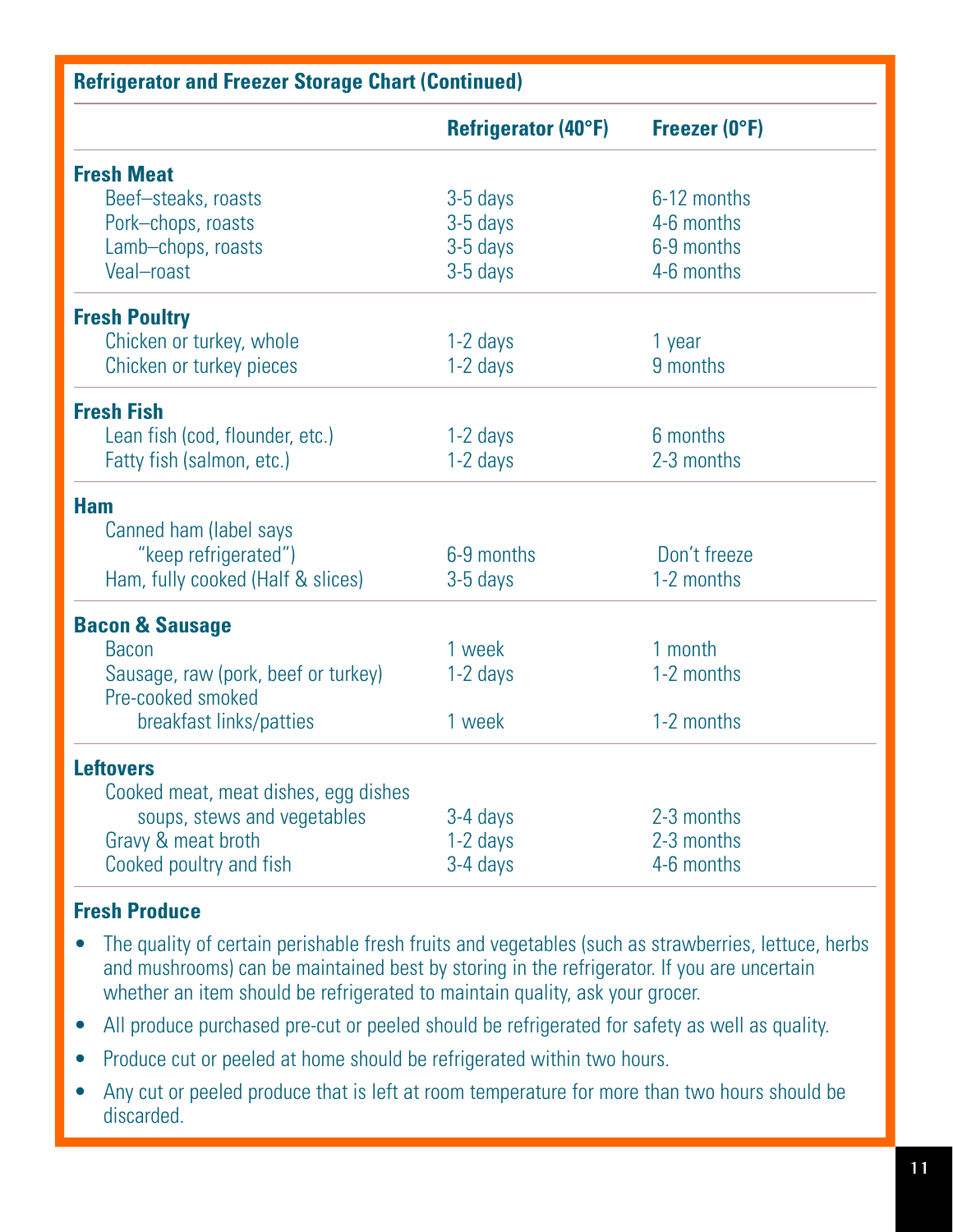# **Foods Seniors are Advised Not to Eat**

To reduce risks of illness from bacteria in food, seniors (and others who face special risks of illness) are advised not to eat:

- Raw fin fish and shellfish, including oysters, clams, mussels, and scallops.
- Hot dogs and luncheon meats, unless they are reheated until steaming hot.

• Raw or unpasteurized milk or soft cheeses (such as feta, Brie, Camembert, blue-veined, and Mexican-style cheese) unless they are labeled "made with pasteurized milk."

- Refrigerated pates or meat spreads. Canned or shelf-stable pates and meat spreads may be eaten
- Refrigerated smoked seafood unless it is contained in a cooked dish, such as a casserole. Refrigerated smoked seafood, such as salmon, trout, whitefish, cod, tuna, or mackerel, is most often labeled as "nova-style," "lox," "kippered," "smoked," or "jerky." These products are found in the refrigerator section or sold at deli counters of grocery stores and delicatessens. Canned or shelfstable smoked seafood may be eaten.

• Raw or lightly cooked eggs or products containing raw eggs such as salad dressings, cookie or cake batter, sauces, and beverages such as egg nog. (Such foods made from commercially pasteurized eggs are safe to eat.)

- Raw meat or poultry.
- Raw sprouts (alfalfa, clover, and radish)
- Unpasteurized or untreated fruit or vegetable juice (These juices will carry a warning label.)

• New information on food safety is constantly emerging. Recommendations and precautions are updated as scientists learn more about preventing foodborne illness. You need to be aware of and follow the most current information on food safety. See page 17 for ways to learn about food safety updates.

**Special Foods/** Some foods may contain bacteria that can be especially<br>**Special Advice** harmful to older adults and cause serious illness. This **Special Advice** harmful to older adults and cause serious illness.This section highlights foods older adults are advised not to eat. It also explains important safe food handling tips for some ready-to-eat foods commonly found in the refrigerated section of your grocery store.

# **Reheating ready-to-eat foods:**

It's important to reheat some refrigerated foods that you buy pre-cooked. That's because these foods can become re-contaminated with bacteria after they have been processed and packaged at the plant.

**These foods include:** hot dogs, luncheon meats, cold cuts, and other deli-style meat and poultry products that are kept refrigerated.

• Reheat these foods until they are steaming hot. If you cannot reheat these foods, do not eat them.

• Wash your hands with warm, soapy water after handling these types of ready-to-eat foods. (Wash for at least 20 seconds.) Also wash cutting boards, dishes and utensils with hot, soapy water.Thorough washing helps eliminate any bacteria that might get on your hands or other surfaces from the food before it's been reheated.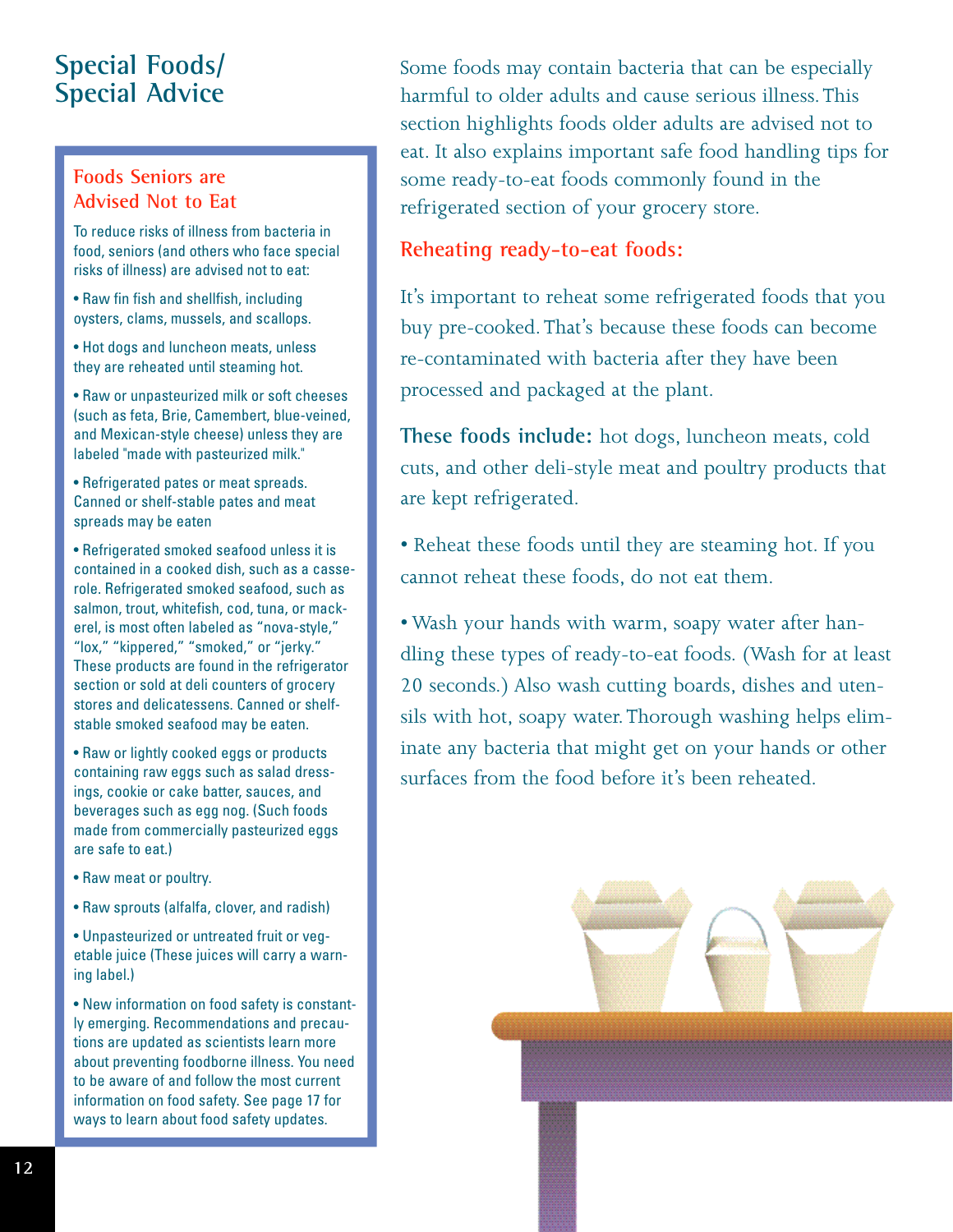*Hot or cold readyprepared meals are perishable and can cause illness when mishandled.*



**Eating Out,** Let's face it. Sometimes it's just easier and more **Bringing In** enjoyable to let someone else do the cooking. And for today's older adults there are many eating options. All of these options, however, do have food safety implications that you need to be aware of.

# **Bringing In: Complete Meals to Go and Home Delivered Meals**

When you want to eat at home but don't feel like cooking or aren't able to, where do you turn?

• Many convenience foods, including complete meals to go, are increasingly popular.

• Purchased from grocery stores, deli stores or restaurants, some meals are hot and some are cold.

• Ordering home delivered meals from restaurants or restaurant-delivery services is an option many consumers like to take advantage of.

• And of course, for those who qualify, there are programs like Meals on Wheels that provide a ready-prepared meal each day.

Hot or cold ready-prepared meals are perishable and can cause illness when mishandled. *Proper handling is essential to ensure the food is safe.*

# **The 2-Hour Rule**

Harmful bacteria can multiply in the "Danger Zone" (between 40 and 140°F). So remember the 2-hour rule. *Discard any perishable foods left at room temperature longer than 2 hours.*

(When temperatures are above 90°F, discard food after 1 hour!)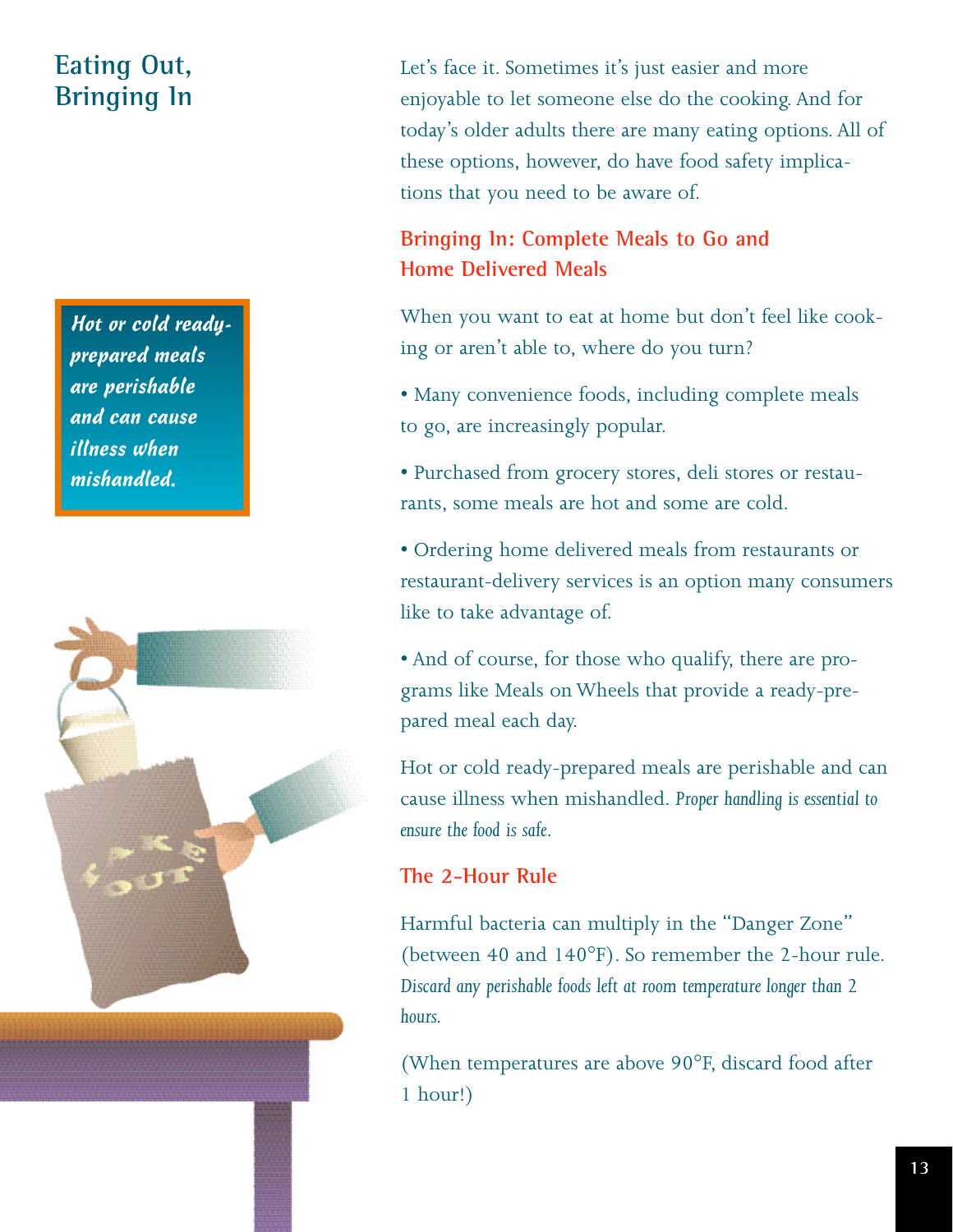

# **Putting the 2-hour rule into action:**

**HOT FOODS:** When you purchase hot cooked food, keep it hot. Eat and enjoy your food with 2 hours to prevent harmful bacteria from multiplying

If you are not eating within 2 hours—and you want to keep your food hot—keep your food in the oven set at a high enough temperature to keep the food at or above 140°F. (Use a food thermometer to check the temperature.) Side dishes, like stuffing, must also stay hot in the oven. Covering food will help keep it moist.

**However, your cooked food will taste better if you don't try to keep it in the oven for too long.** For best taste, refrigerate the food and then reheat when you are ready to eat. Here's how:

- Divide meat or poultry into small portions to refrigerate or freeze.
- Refrigerate or freeze gravy, potatoes, and other vegetables in shallow containers.
- Remove stuffing from whole cooked poultry and refrigerate.

**COLD FOODS** should be eaten within 2 hours or refrigerated or frozen for eating at another time.

# **Reheating?**

You may wish to reheat your meal, whether it was purchased hot and then refrigerated or purchased cold initially.

- Heat the food thoroughly to 165°F.
- Bring gravy to a rolling boil.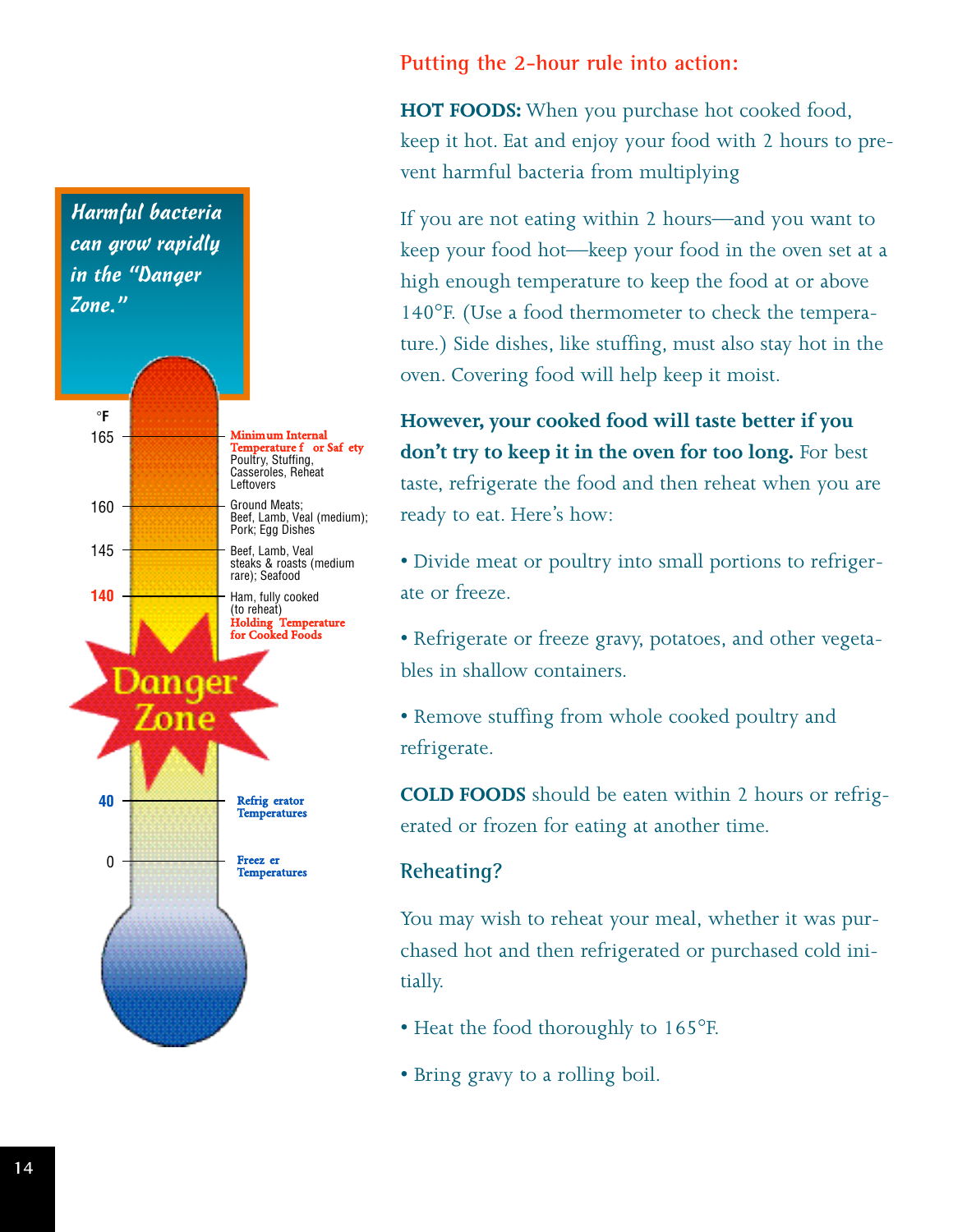• If heating in a microwave oven, cover food and rotate the dish so the food heats evenly and doesn't leave "cold spots" that could harbor bacteria. Consult your owner's manual for complete instructions.

### **Eating Out**

Whether you're eating out at a restaurant, a Senior Center, or a fast food diner, it can be both a safe and enjoyable experience. All food service establishments are required to follow food safety guidelines set by State and local health departments. But you can also take actions to insure your food's safety. Keep these Fight BAC!® rules in mind: Clean, Cook, Chill.

**Clean:** When you go out to eat, look at how clean things are before you even sit down. If it's not up to your standards, you might want to eat somewhere else.

**Cook:** No matter where you eat out, always order your food cooked thoroughly to a safe internal temperature. Remember that foods like meat, poultry, fish, and eggs need to be cooked thoroughly to kill harmful bacteria. When you're served a hot meal, make sure it's served to you piping hot and thoroughly cooked, and if it's not, send it back.

*All food service establishments are required to follow food safety guidelines set by State and local health officials.*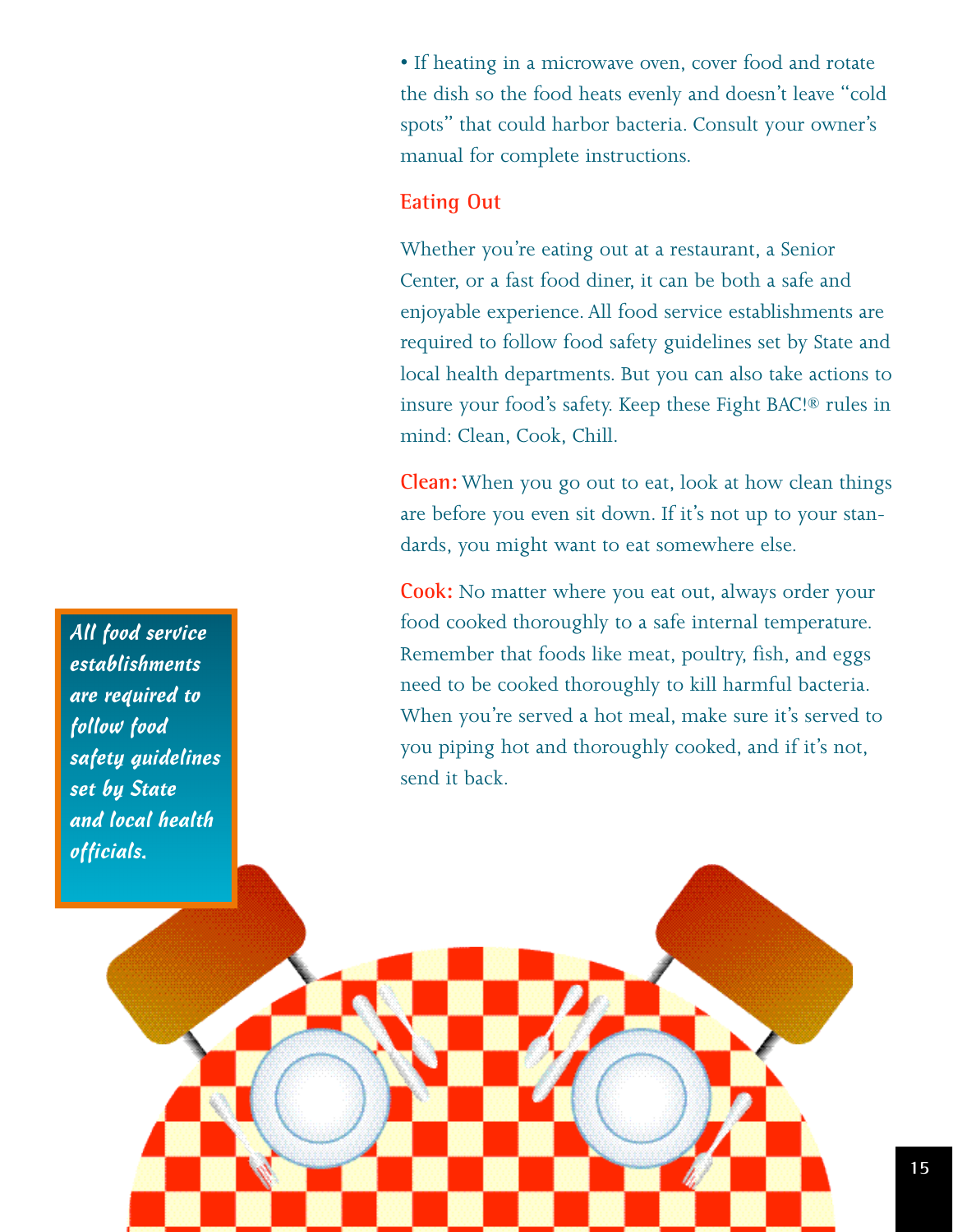Don't eat undercooked or raw foods, such as raw oysters or raw or undercooked eggs. Undercooked or raw eggs can be a hidden hazard in some foods like Caesar salad, custards and some sauces. If these foods are made with commercially pasteurized eggs, however, they are safe. If you are unsure about the ingredients in a particular dish, ask before ordering it.

# **Chill**

# **The Doggie Bag**

It seems like meal portions are getting bigger and bigger these days. A lot of people are packing up these leftovers to eat later. Care must be taken when handling these leftovers. If you will not be arriving home within 2 hours of being served (1 hour if temperatures are above 90°F), it is safer to leave the leftovers at the restaurant.

Also, remember that the inside of a car can get very warm. Bacteria may grow rapidly, so it is always safer to go directly home after eating and put your leftovers in the refrigerator.

Some Senior Centers that provide meals do not allow food to be taken away from the site because they know how easy it is for bacteria to multiply to dangerous levels when food is left unrefrigerated too long. Check with your center for its policy on taking leftovers home.

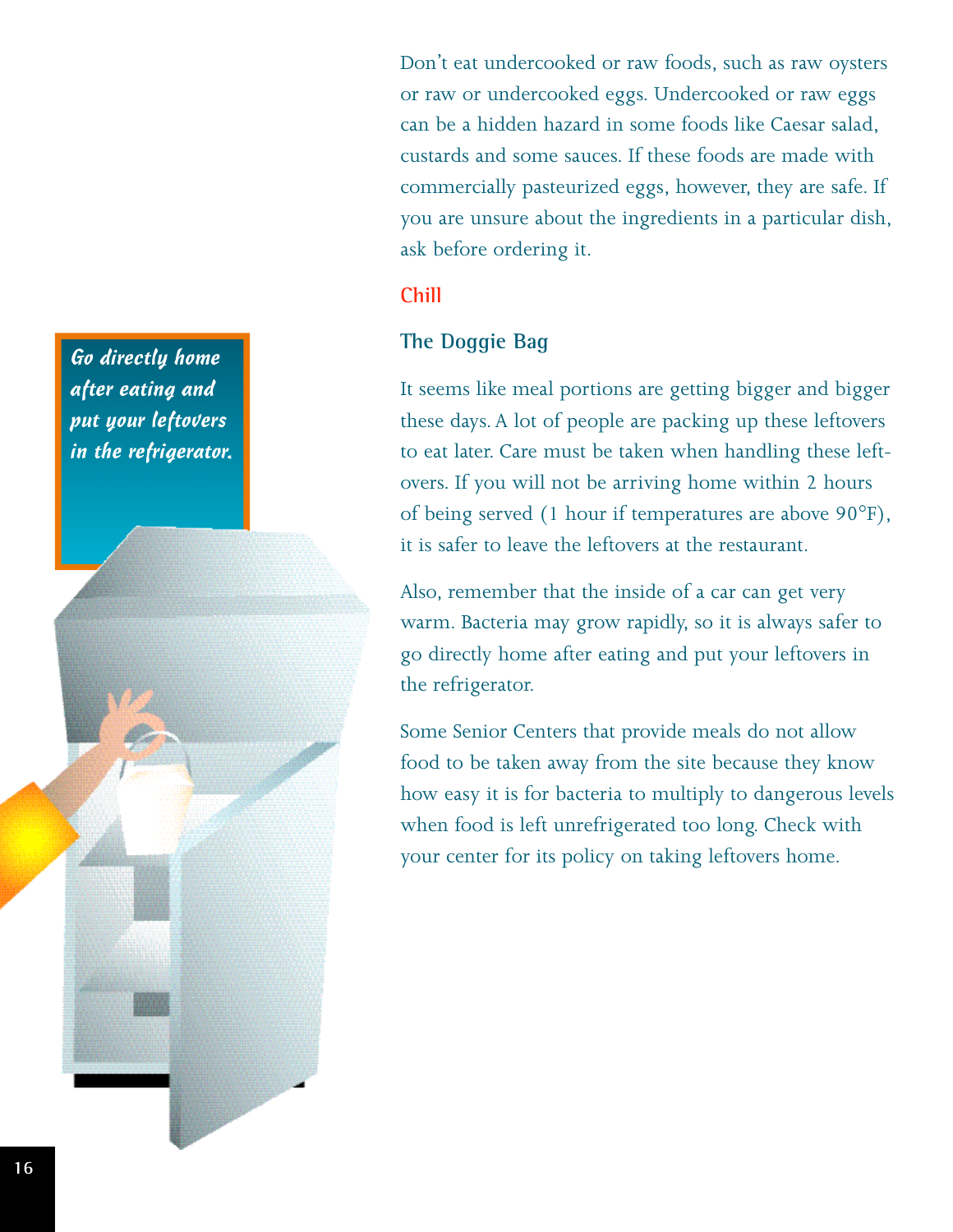**Those are the food safety rules—the way you can help yourself and others Fight BAC!®**

**Just remember: an ounce of prevention is worth a pound of cure.**

If you have questions and you'd like to talk to an expert, please call the following toll-free hotlines:

The Food and Drug Administration Hotline can answer questions about safe handling of seafood, fruits and vegetables, as well as rules that govern food safety in restaurants and grocery stores.You can reach them by calling: **1-888-SAFEFOOD.**

The USDA Meat and Poultry Hotline can answer questions about safe handling of meat and poultry as well as many other consumer food issues. Call them at **1-888-MPHotline (1-888-674-6854).**

### **Or, on the World Wide Web**

• check out the senior food safety web page jointly sponsored by the Food and Drug Administration and AARP at **http://vm.cfsan.fda.gov/~dms/seniorsd.html**

• Federal food safety—including the Food and Drug Administration (**http://vm.cfsan.fda.gov**) the Food Safety and Inspection Service (**www.fsis.usda.gov**) and joint-Federal information at (**www.FoodSafety.gov**)

• Partnership for Food Safety Education at **www.fightbac.org**



The U.S. Department of Agriculture (USDA) prohibits discrimination in all its programs and activities on the basis of race, color, national origin, age, disability, and where applicable, sex, marital status, familial status, parental status, religion, sexual orientation, genetic information, political beliefs, reprisal, or because all or part of an individual's income is derived from any public assistance program. (Not all prohibited bases apply to all programs.) Persons with disabilities who require alternative means for communication of program information (Braille, large print, audiotape, etc.) should contact USDA's TARGET Center at (202) 720–2600 (voice and TDD). To file a complaint of discrimination, write to USDA, Director, Office of Civil Rights, 1400 Independence Avenue, S.W., Washington, D.C. 20250–9410, or call (800) 795–3272 (voice) or (202) 720–6382 (TDD). USDA is an equal opportunity provider and employer.